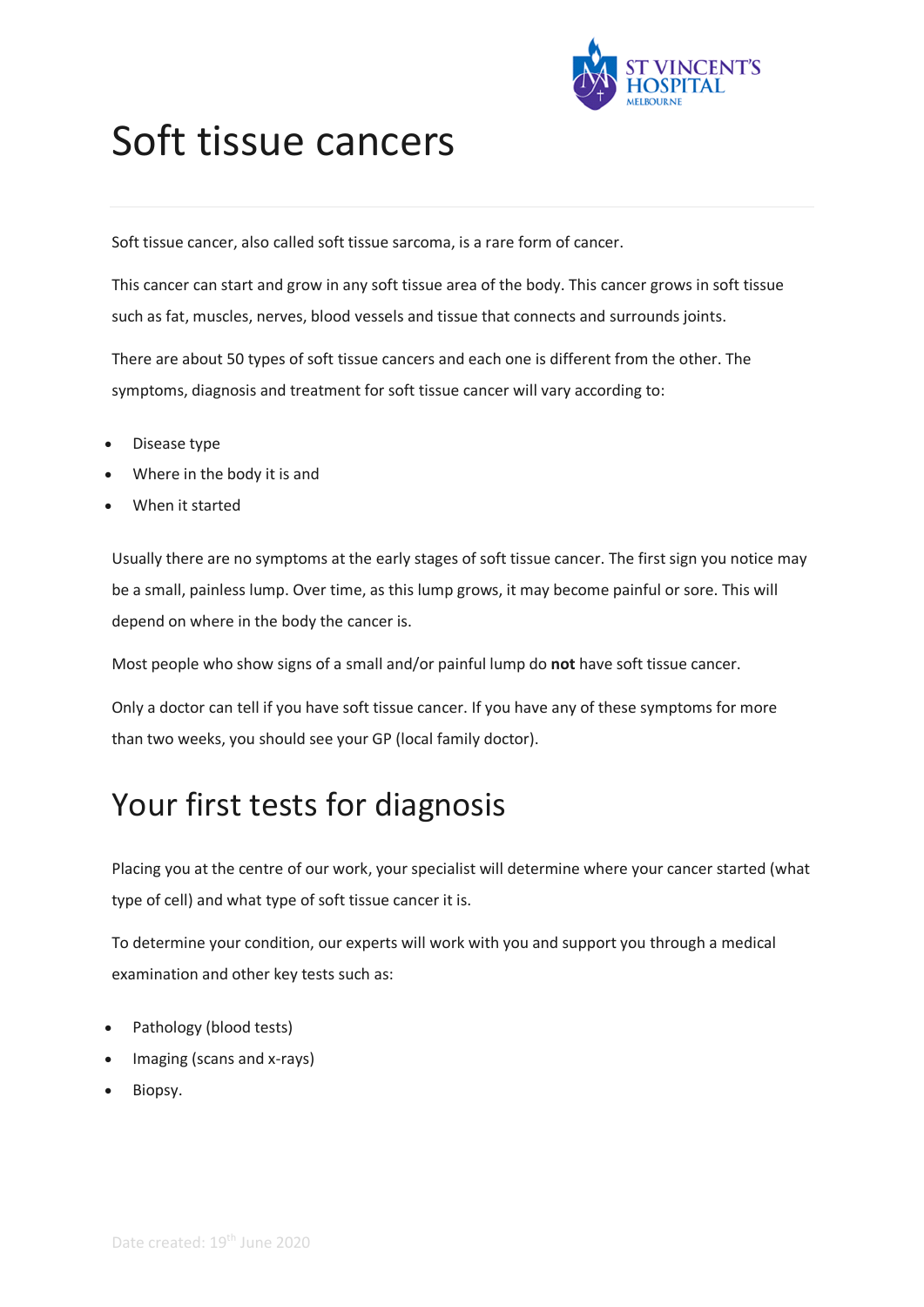

### **Diagnosis**

As the largest bone and soft tissue sarcoma service in Australia, we are dedicated to providing you with the best testing and treatment for soft tissue cancer

We will design and work to a diagnosis and treatment plan that best responds to your condition and individual needs.

Sarcomas are very complex and can grow in many places of the body. To provide you with the best treatment plan we need to make sure we diagnose the right type of soft tissue sarcoma.

To do this we will first conduct various imaging tests to show the size and place of the cancer. Imaging tests may include:

- X-rays to look at the overall structure and position of the tumour and to see if the tumour is coming from the bone or affecting the bone
- MRI is a specialised scan that allows the specialist to see through the bone and soft tissue. MRI is good for precisely locating exactly where the tumour is. Surgeons rely on MRI to accurately plan where and how they perform surgery to give the best results. This will be done first to show the exact size and place of the tumour.
- Thallium or PET scan look at how active the tumour is. These scans give your specialist information about how aggressive your tumour is.
- CT scans provide more information than a normal x-ray. Are used to scan the chest where sarcomas may spread.
- Bone biopsy is a small sample of cells from the affected bone area. The biopsy is done after all other investigations. The biopsy is usually performed under CT guidance. The biopsy sample will be tested by the pathologist to determine the exact nature of the tumour.

Following the scans, we will perform a biopsy. A biopsy is vital to diagnose the right condition. A biopsy can be:

- A simple guided needle biopsy to aspirate (remove) some cells from the affected area
- A larger biopsy where a small piece of tissue is removed for laboratory testing. Testing the sample will show if cancer cells are present as well as help to pinpoint the exact type of sarcoma disease.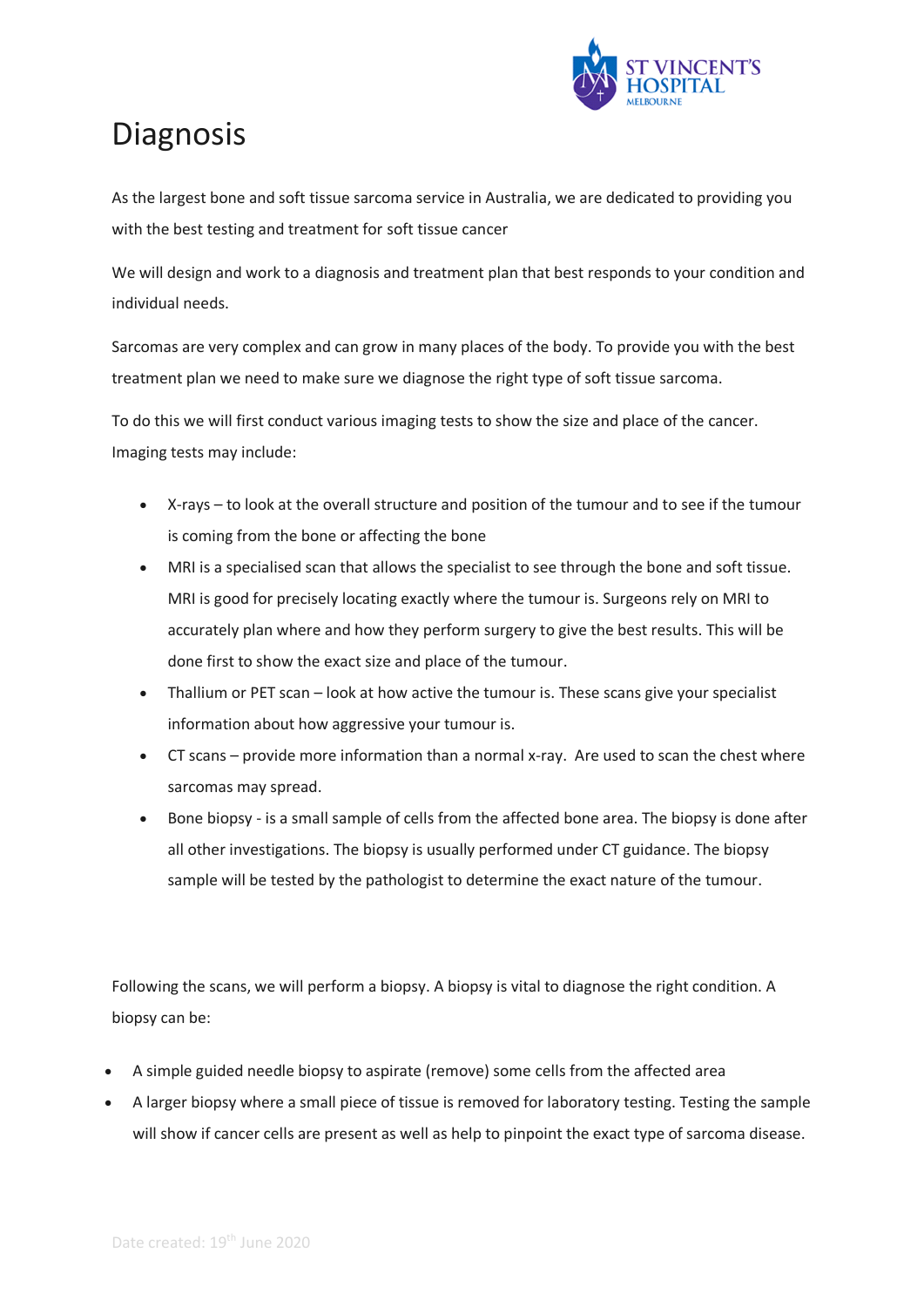

# Focusing on you (treatment)

Your doctor will discuss and develop the best treatment plan for you. Treatments will depend on your diagnosis.

**Soft tissue cancer** treatment will depend on:

- the type of disease it is
- whether it has spread and how far (its stage)
- your general health and wellbeing
- Your needs

For most types of soft tissue cancer, **surgery** is the main treatment. It is used to remove the cancer, surrounding tissue and/or other infected areas such as lymph nodes.

Additional treatments to surgery may involve:

- Radiation therapy (strong and powerful beams of radiation/energy to kill and/or slow cancer cells) either before or after surgery or both.
- Chemotherapy (anti-cancer drugs) to help shrink the cancer cells before surgery or to destroy the cancer cells after surgery.

## Enhancing your care (after treatment)

After effective treatment, patients will continue to see their specialist every three months. These visits are used to monitor your health and may include tests such as pathology, imaging (scans and xrays) and biopsies. Your specialist will discuss the best follow-up plan for you.

# Living with cancer

We know how hard cancer and treatment can be. Your lifestyle and that of your loved one's will be disrupted and changed. During this time, it is common to struggle with ongoing concerns about cancer and therapy. There are many expert groups available to support you through this time, including:

[Australia and New Zealand Sarcoma Association](https://sarcoma.org.au/)